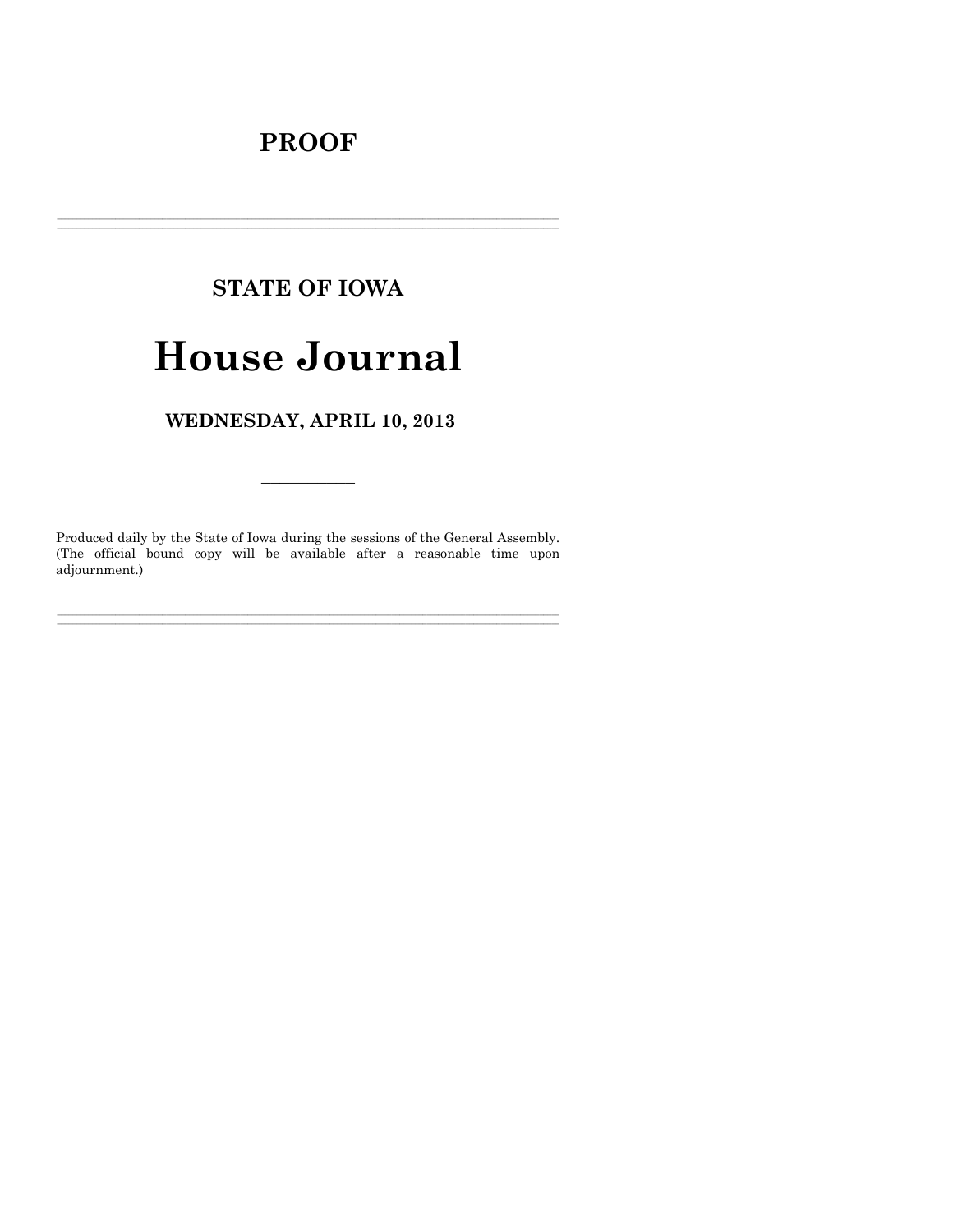# **JOURNAL OF THE HOUSE**

Eighty-seventh Calendar Day - Fifty-eighth Session Day

Hall of the House of Representatives Des Moines, Iowa, Wednesday, April 10, 2013

The House met pursuant to adjournment at 8:33 a.m., Speaker Paulsen in the chair.

Prayer was offered by Dr. Rick Torgerson from Luther College, Decorah. He was the guest of Representative Thomas of Clayton County.

#### PLEDGE OF ALLEGIANCE

The Star Spangled Banner was sung by the nationally acclaimed Luther College Nordic Choir, directed by Dr. Allen Hightower. They were the guests of Representative Thomas of Clayton.

The Journal of Tuesday, April 9, 2013, was approved.

The House stood at ease at 8:44 a.m., until the fall of the gavel.

The House resumed session at 10:03 a.m., S. Olson of Clinton in the chair.

#### CONSIDERATION OF BILLS Unfinished Business Calendar

**[House File 557,](http://coolice.legis.state.ia.us/Cool-ICE/default.asp?Category=billinfo&Service=Billbook&frame=1&GA=85&hbill=HF557)** a bill for an act establishing a criminal offense for removing or attempting to remove a communication device from the possession of a peace officer, reserve peace officer, jailer, or correctional officer, was taken up for consideration.

Worthan of Buena Vista offered amendment  $H-1250$  $H-1250$  filed by him and moved its adoption.

Amendment  $H-1250$  $H-1250$  was adopted.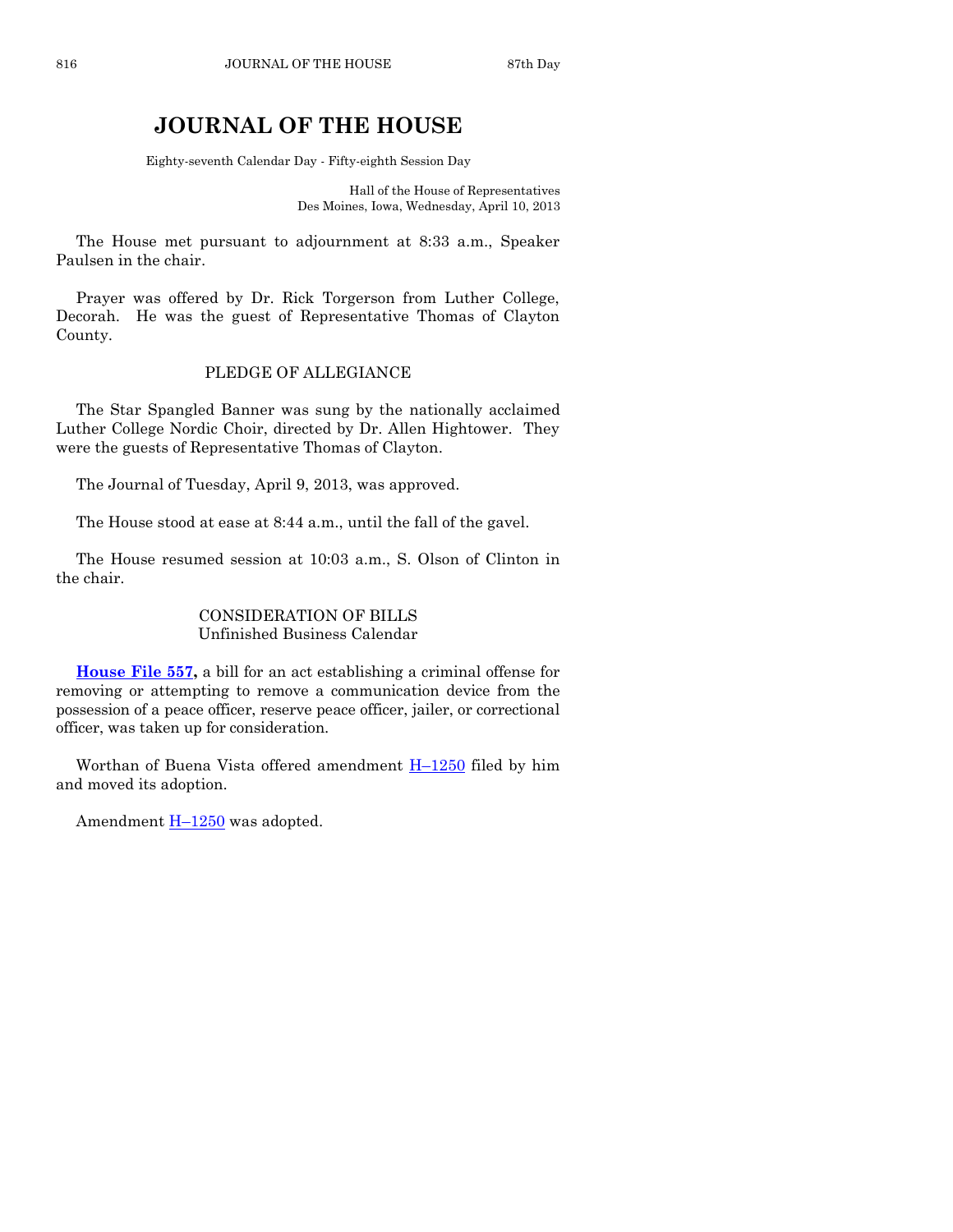## [SENATE FILE 384](http://coolice.legis.state.ia.us/Cool-ICE/default.asp?Category=billinfo&Service=Billbook&frame=1&GA=85&hbill=SF384) SUBSTITUTED FOR [HOUSE FILE 557](http://coolice.legis.state.ia.us/Cool-ICE/default.asp?Category=billinfo&Service=Billbook&frame=1&GA=85&hbill=HF557)

Worthan of Buena Vista asked and received unanimous consent to substitute [Senate File 384](http://coolice.legis.state.ia.us/Cool-ICE/default.asp?Category=billinfo&Service=Billbook&frame=1&GA=85&hbill=SF384) for [House File 557.](http://coolice.legis.state.ia.us/Cool-ICE/default.asp?Category=billinfo&Service=Billbook&frame=1&GA=85&hbill=HF557)

**[Senate File 384,](http://coolice.legis.state.ia.us/Cool-ICE/default.asp?Category=billinfo&Service=Billbook&frame=1&GA=85&hbill=SF384)** a bill for an act relating to removing or attempting to remove a communication or control device from the possession of a peace officer or correctional officer, interference with official acts, and providing penalties, was taken up for consideration.

R. Olson of Polk asked and received unanimous consent to withdraw amendment H–[1265](http://coolice.legis.state.ia.us/Cool-ICE/default.asp?Category=billinfo&Service=Billbook&frame=1&GA=85&hbill=H1265) filed by him and Baudler of Adair on April 8, 2013.

Worthan of Buena Vista moved that the bill be read a last time now and placed upon its passage which motion prevailed and the bill was read a last time.

> **Bearinger** Dawson Dunkel<br>Fry

Grassley Hanusa

Jacoby Kearns Kressig Maxwell Muhlbauer Pettengill

 $Schultz$ Smith, M. Stutsman Upmeyer Worthan

On the question "Shall the bill pass?" ([S.F. 384\)](http://coolice.legis.state.ia.us/Cool-ICE/default.asp?Category=billinfo&Service=Billbook&frame=1&GA=85&hbill=SF384)

The ayes were, 77:

| Alons             | Bacon      | Baltimore      | Bear  |
|-------------------|------------|----------------|-------|
| <b>Byrnes</b>     | Costello   | Cownie         | Daw   |
| Deyoe             | Dolecheck  | Drake          | Dunl  |
| Fisher            | Forbes     | Forristall     | Fry   |
| Garrett           | Gaskill    | Gassman        | Gras  |
| Hagenow           | Hall       | Hanson         | Hany  |
| Heartsill         | Heaton     | Heddens        | Hein  |
| Hess              | Highfill   | Huseman        | Jacol |
| Jorgensen         | Kajtazovic | Kaufmann       | Kear  |
| Kelley            | Klein      | Koester        | Kres  |
| Landon            | Lofgren    | Lundby         | Maxy  |
| Miller, H.        | Miller, L. | Moore          | Muh   |
| Olson, T.         | Ourth      | Paulsen, Spkr. | Pette |
| Rayhons           | Riding     | Rogers         | Ruff  |
| Running-Marquardt | Salmon     | Sands          | Schu  |
| Shaw              | Sheets     | Smith, J.      | Smit  |
| Soderberg         | Staed      | Stanerson      | Stuts |
| Taylor, R.        | Thede      | Thomas         | Upm   |
| Vander Linden     | Windschitl | Wood           | Wort  |
| Olson, S.,        |            |                |       |
| Presiding         |            |                |       |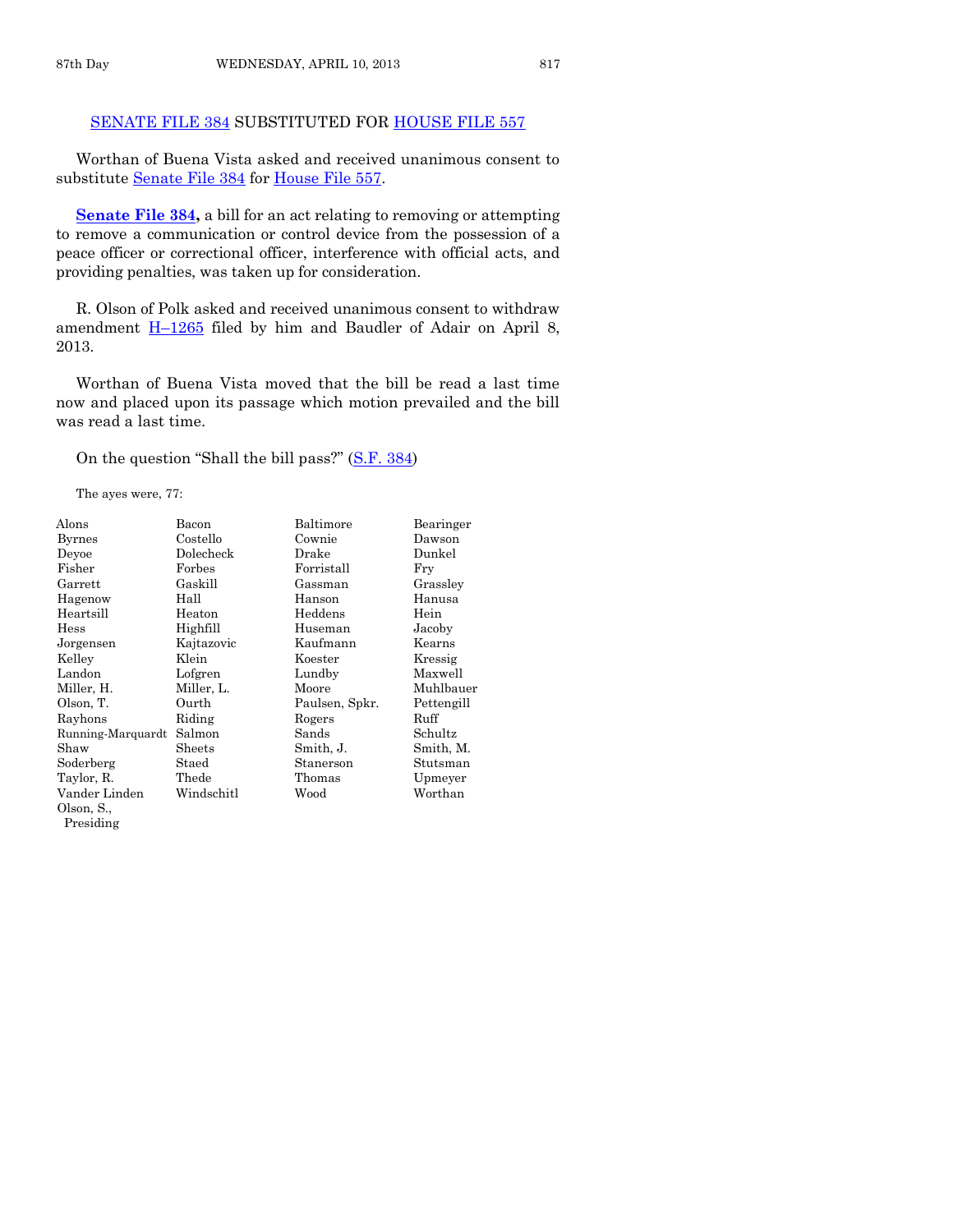The nays were, 17:

| Abdul-Samad | Anderson   | Berry             | Gaines   |
|-------------|------------|-------------------|----------|
| Hunter      | Lensing    | Mascher           | McCarthy |
| Murphy      | Oldson     | Olson, R.         | Prichard |
| Steckman    | Taylor, T. | Wessel-Kroeschell | Winckler |
| Wolfe       |            |                   |          |

Absent or not voting, 6:

| Baudler | Brandenburg | Cohoon | Isenhart |
|---------|-------------|--------|----------|
| Lykam   | Watts       |        |          |

The bill having received a constitutional majority was declared to have passed the House and the title, was agreed to.

#### [HOUSE FILE 557](http://coolice.legis.state.ia.us/Cool-ICE/default.asp?Category=billinfo&Service=Billbook&frame=1&GA=85&hbill=HF557) WITHDRAWN

Worthan of Buena Vista asked and received unanimous consent to withdraw [House File 557](http://coolice.legis.state.ia.us/Cool-ICE/default.asp?Category=billinfo&Service=Billbook&frame=1&GA=85&hbill=HF557) from further consideration by the House.

#### SENATE AMENDMENT CONSIDERED House Concurred

Alons of Sioux called up for consideration **[House File 538,](http://coolice.legis.state.ia.us/Cool-ICE/default.asp?Category=billinfo&Service=Billbook&frame=1&GA=85&hbill=HF538)** a bill for an act authorizing alternate members of the board of parole, amended by the Senate, and moved that the House concur in the Senate amendment H–[1277.](http://coolice.legis.state.ia.us/Cool-ICE/default.asp?Category=billinfo&Service=Billbook&frame=1&GA=85&hbill=H1277)

The motion prevailed and the House concurred in the Senate amendment H–[1277.](http://coolice.legis.state.ia.us/Cool-ICE/default.asp?Category=billinfo&Service=Billbook&frame=1&GA=85&hbill=H1277)

Alons of Sioux moved that the bill, as amended by the Senate and concurred in by the House, be read a last time now and placed upon its passage which motion prevailed and the bill was read a last time.

On the question "Shall the bill pass?"  $(H.F. 538)$  $(H.F. 538)$ 

The ayes were, 93:

| Abdul-Samad | Alons     | Anderson | Bacon         |
|-------------|-----------|----------|---------------|
| Baltimore   | Bearinger | Berry    | <b>Byrnes</b> |
| Costello    | Cownie    | Dawson   | Devoe         |
| Dolecheck   | Dunkel    | Fisher   | Forbes        |
| Forristall  | Fry       | Gaines   | Garrett       |
| Gaskill     | Gassman   | Grassley | Hagenow       |
| Hall        | Hanson    | Hanusa   | Heartsill     |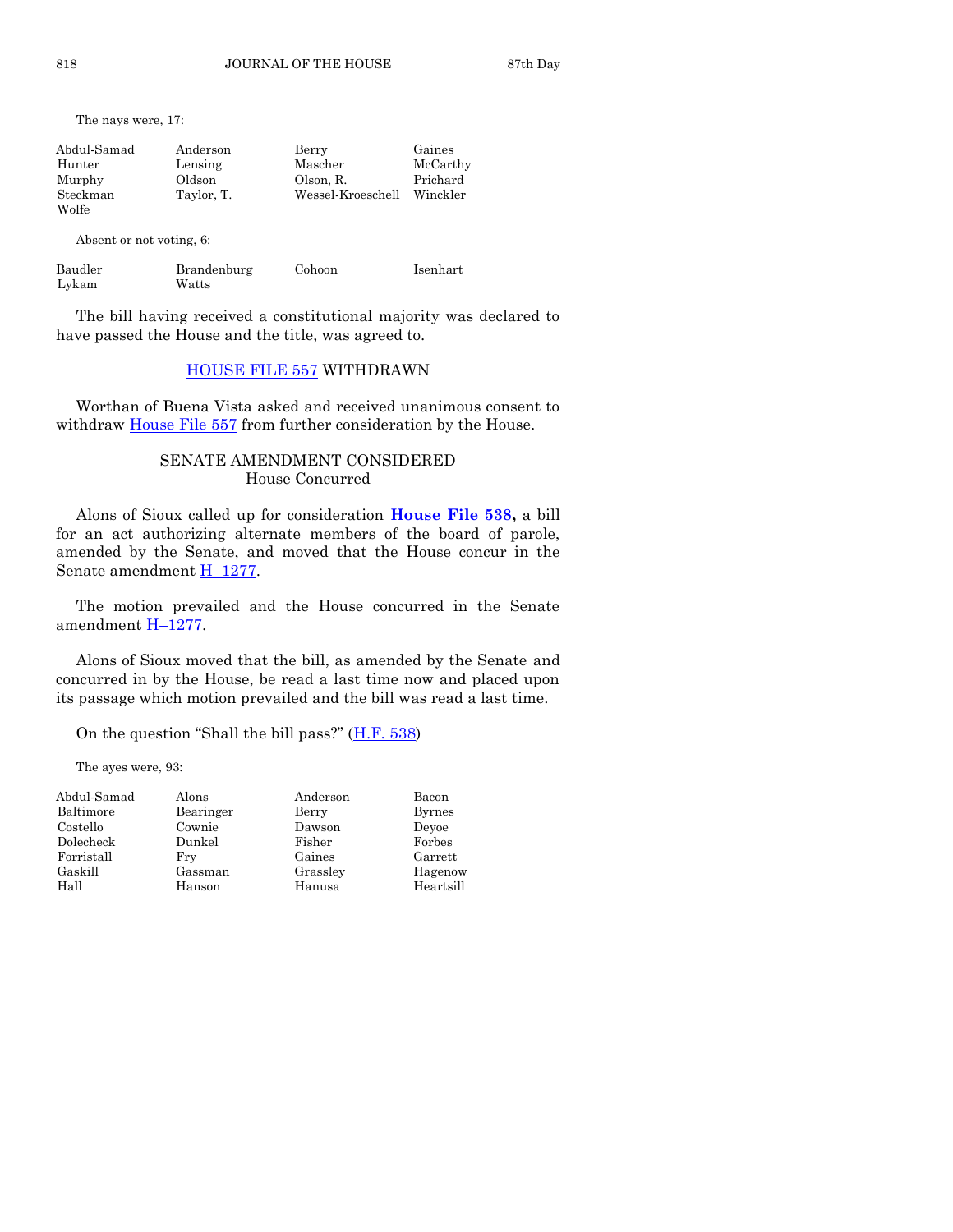| Heaton                   | Heddens    | Hein              | Hess           |
|--------------------------|------------|-------------------|----------------|
| Highfill                 | Hunter     | Huseman           | Jacoby         |
| Jorgensen                | Kajtazovic | Kaufmann          | Kearns         |
| Kelley                   | Klein      | Koester           | Kressig        |
| Landon                   | Lensing    | Lofgren           | Lundby         |
| Mascher                  | Maxwell    | Miller, H.        | Miller, L.     |
| Moore                    | Muhlbauer  | Murphy            | Oldson         |
| Olson, R.                | Olson, T.  | Ourth             | Paulsen, Spkr. |
| Pettengill               | Prichard   | Rayhons           | Riding         |
| Rogers                   | Ruff       | Running-Marquardt | Salmon         |
| Sands                    | Schultz    | Shaw              | Sheets         |
| Smith, J.                | Smith, M.  | Soderberg         | Staed          |
| Stanerson                | Steckman   | Stutsman          | Taylor, R.     |
| Taylor, T.               | Thede      | Thomas            | Upmeyer        |
| Vander Linden            | Watts      | Wessel-Kroeschell | Winckler       |
| Windschitl               | Wolfe      | Wood              | Worthan        |
| Olson, S.,               |            |                   |                |
| Presiding                |            |                   |                |
| The nays were, none.     |            |                   |                |
| Absent or not voting, 7: |            |                   |                |

| Baudler  | Brandenburg | Cohoon   | Drake |
|----------|-------------|----------|-------|
| Isenhart | Lykam       | McCarthy |       |

The bill having received a constitutional majority was declared to have passed the House and the title was agreed to.

#### Unfinished Business Calendar

**[House File 617,](http://coolice.legis.state.ia.us/Cool-ICE/default.asp?Category=billinfo&Service=Billbook&frame=1&GA=85&hbill=HF617)** a bill for an act relating to the licensure of ambulatory surgical centers, providing for fees to be considered repayment receipts, providing penalties, and including effective date provisions, was taken up for consideration.

L. Miller of Scott offered amendment  $H-1260$  $H-1260$  filed by her and moved its adoption.

Amendment H–[1260](http://coolice.legis.state.ia.us/Cool-ICE/default.asp?Category=billinfo&Service=Billbook&frame=1&GA=85&hbill=H1260) was adopted, placing out of order amendment H–[1255](http://coolice.legis.state.ia.us/Cool-ICE/default.asp?Category=billinfo&Service=Billbook&frame=1&GA=85&hbill=H1255) filed by L. Miller of Scott on April 8, 2013.

L. Miller of Scott moved that the bill be read a last time now and placed upon its passage which motion prevailed and the bill was read a last time.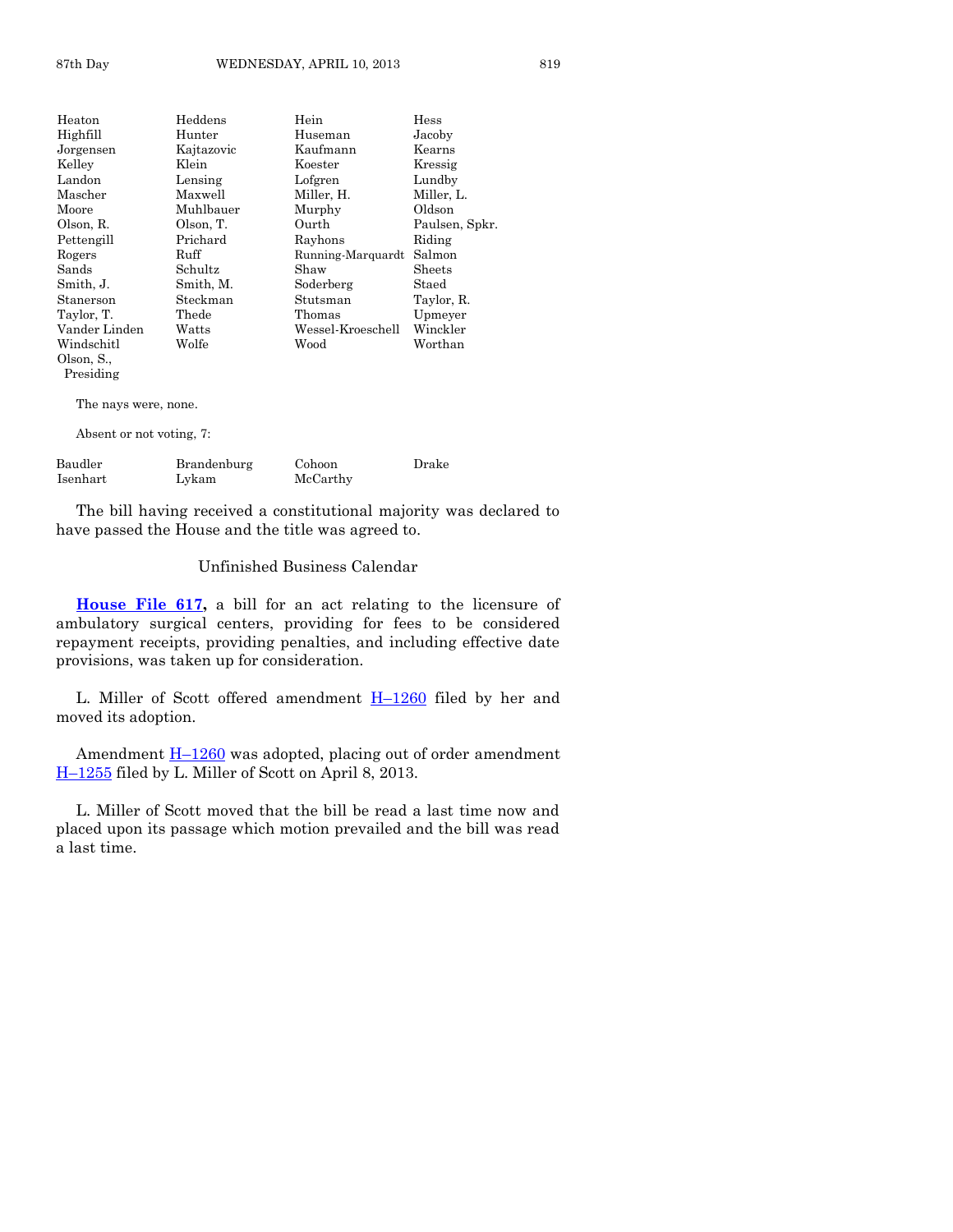# On the question "Shall the bill pass?" ([H.F. 617\)](http://coolice.legis.state.ia.us/Cool-ICE/default.asp?Category=billinfo&Service=Billbook&frame=1&GA=85&hbill=HF617)

The ayes were, 93:

| Abdul-Samad   | Alons      | Anderson          | Bacon          |
|---------------|------------|-------------------|----------------|
| Baltimore     | Bearinger  | Berry             | <b>Byrnes</b>  |
| Costello      | Cownie     | Dawson            | Devoe          |
| Dolecheck     | Dunkel     | Fisher            | Forbes         |
| Forristall    | Fry        | Gaines            | Garrett        |
| Gaskill       | Gassman    | Grassley          | Hagenow        |
| Hall          | Hanson     | Hanusa            | Heartsill      |
| Heaton        | Heddens    | Hein              | Hess           |
| Highfill      | Hunter     | Huseman           | Jacoby         |
| Jorgensen     | Kajtazovic | Kaufmann          | Kearns         |
| Kelley        | Klein      | Koester           | Kressig        |
| Landon        | Lensing    | Lofgren           | Lundby         |
| Mascher       | Maxwell    | Miller, H.        | Miller, L.     |
| Moore         | Muhlbauer  | Murphy            | Oldson         |
| Olson, R.     | Olson, T.  | Ourth             | Paulsen, Spkr. |
| Pettengill    | Prichard   | Rayhons           | Riding         |
| Rogers        | Ruff       | Running-Marquardt | Salmon         |
| Sands         | Schultz    | Shaw              | Sheets         |
| Smith, J.     | Smith, M.  | Soderberg         | Staed          |
| Stanerson     | Steckman   | Stutsman          | Taylor, R.     |
| Taylor, T.    | Thede      | Thomas            | Upmeyer        |
| Vander Linden | Watts      | Wessel-Kroeschell | Winckler       |
| Windschitl    | Wolfe      | Wood              | Worthan        |
| Olson, S.,    |            |                   |                |
| Presiding     |            |                   |                |
|               |            |                   |                |

The nays were, none.

Absent or not voting, 7:

| Baudler  | Brandenburg | Cohoon   | Drake |
|----------|-------------|----------|-------|
| Isenhart | Lykam       | McCarthy |       |

The bill having received a constitutional majority was declared to have passed the House and the title was agreed to.

# [HOUSE FILE 581](http://coolice.legis.state.ia.us/Cool-ICE/default.asp?Category=billinfo&Service=Billbook&frame=1&GA=85&hbill=HF581) WITHDRAWN

L. Miller of Scott asked and received unanimous consent to withdraw [House File 581](http://coolice.legis.state.ia.us/Cool-ICE/default.asp?Category=billinfo&Service=Billbook&frame=1&GA=85&hbill=HF581) from further consideration by the House.

The House stood at ease at 10:44 a.m., until the fall of the gavel.

The House resumed session at 10:58 a.m., Speaker Paulsen in the chair.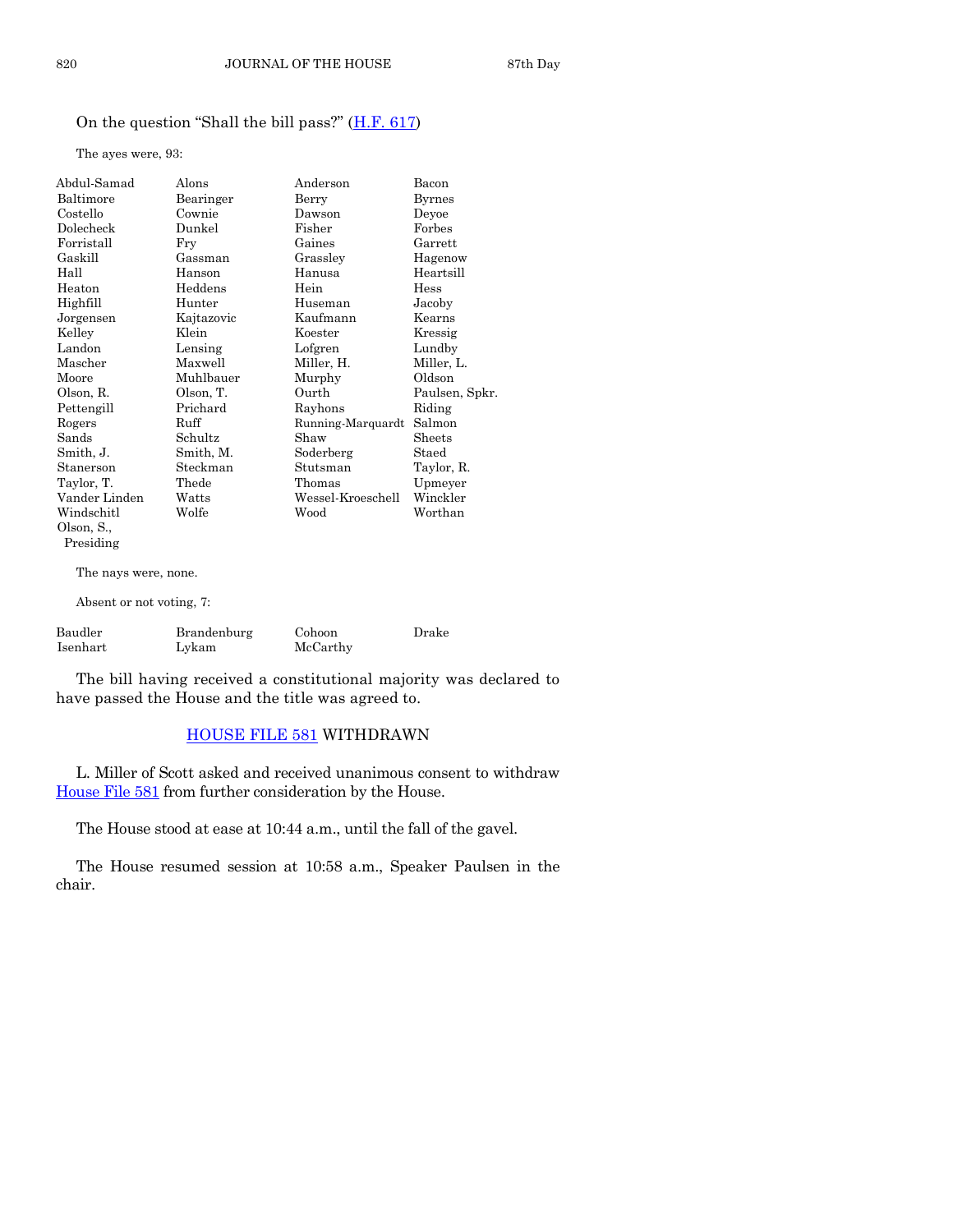# IMMEDIATE MESSAGES

Upmeyer of Cerro Gordo asked and received unanimous consent that the following bills be immediately messaged to the Senate: **House Files 538, 617** and **[Senate File 384.](http://coolice.legis.state.ia.us/Cool-ICE/default.asp?Category=billinfo&Service=Billbook&frame=1&GA=85&hbill=SF384)**

#### LEAVE OF ABSENCE

Leave of absence was granted during voting as follows:

| Baudler of Adair | Brandenburg of Pottawattamie |
|------------------|------------------------------|
| Drake of Cass    | Isenhart of Dubuque          |
| Lykam of Scott   | Watts of Dallas              |

On motion by Upmeyer of Cerro Gordo, the House was recessed at 10:59 a.m., until 1:45 p.m.

#### AFTERNOON SESSION

The House reconvened at 1:49 p.m., Speaker Paulsen in the chair.

#### COMMITTEE TO NOTIFY THE SENATE

Rogers of Black Hawk moved that a committee of three be appointed to notify the Senate that the House was ready to receive it in Joint Convention.

The motion prevailed and the Speaker appointed as such committee, Rogers of Black Hawk, Stanerson of Linn and Wood of Scott.

#### INTRODUCTION OF BILLS

**[House File 632,](http://coolice.legis.state.ia.us/Cool-ICE/default.asp?Category=billinfo&Service=Billbook&frame=1&GA=85&hbill=HF632)** by committee on Ways and Means, a bill for an act relating to the assessment of certain real estate used in the cultivation and production of algae, and including effective date and retroactive applicability provisions.

Read first time and placed on the **Ways and Means calendar.**

**[House File 633,](http://coolice.legis.state.ia.us/Cool-ICE/default.asp?Category=billinfo&Service=Billbook&frame=1&GA=85&hbill=HF633)** by committee on Ways and Means, a bill for an act providing an exemption from the computation of net income for the individual income tax of net capital gain from the sale or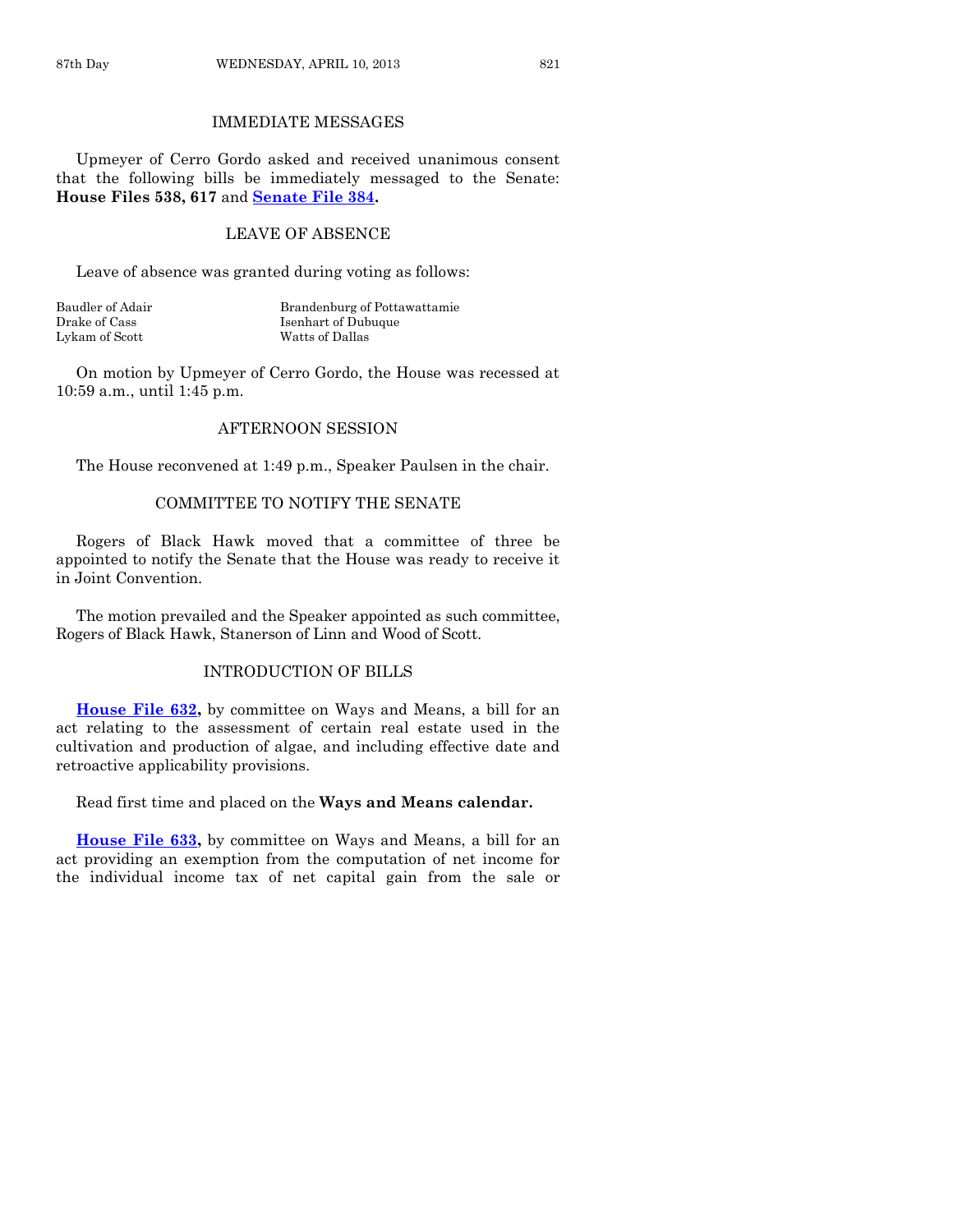exchange of qualified capital stock and including effective date and retroactive applicability provisions.

Read first time and placed on the **Ways and Means calendar.**

**[House File 634,](http://coolice.legis.state.ia.us/Cool-ICE/default.asp?Category=billinfo&Service=Billbook&frame=1&GA=85&hbill=HF634)** by committee on Ways and Means, a bill for an act relating to the policy administration of the tax and related laws and related programs by the department of revenue, including administration of income taxes, sales and use taxes, the orderly windup and eventual repeal of the Iowa fund of funds program, the replacement taxes task force, a study report related to administrative appeals processes for tax matters, and including effective date and retroactive and other applicability provisions.

Read first time and placed on the **Ways and Means calendar.**

The House stood at ease at 1:51 p.m., until the fall of the gavel.

The House resumed session at 1:55 p.m., Speaker Paulsen in the chair.

Rogers of Black Hawk, chair of the committee appointed to notify the Senate that the House was ready to receive it in Joint Convention, reported the committee had performed its duty. The report was received and the committee discharged.

The Sergeant-at-Arms announced the arrival of the President of the Senate, the Secretary of the Senate and the honorable body of the Senate.

The President was escorted to the Speaker's station and the members of the Senate were seated in the House chamber.

## JOINT CONVENTION PIONEER LAWMAKERS SIXTY-SECOND BIENNIAL SESSION

In accordance with **House Concurrent Resolution 6** duly adopted, the Joint Convention was called to order, President Jochum presiding.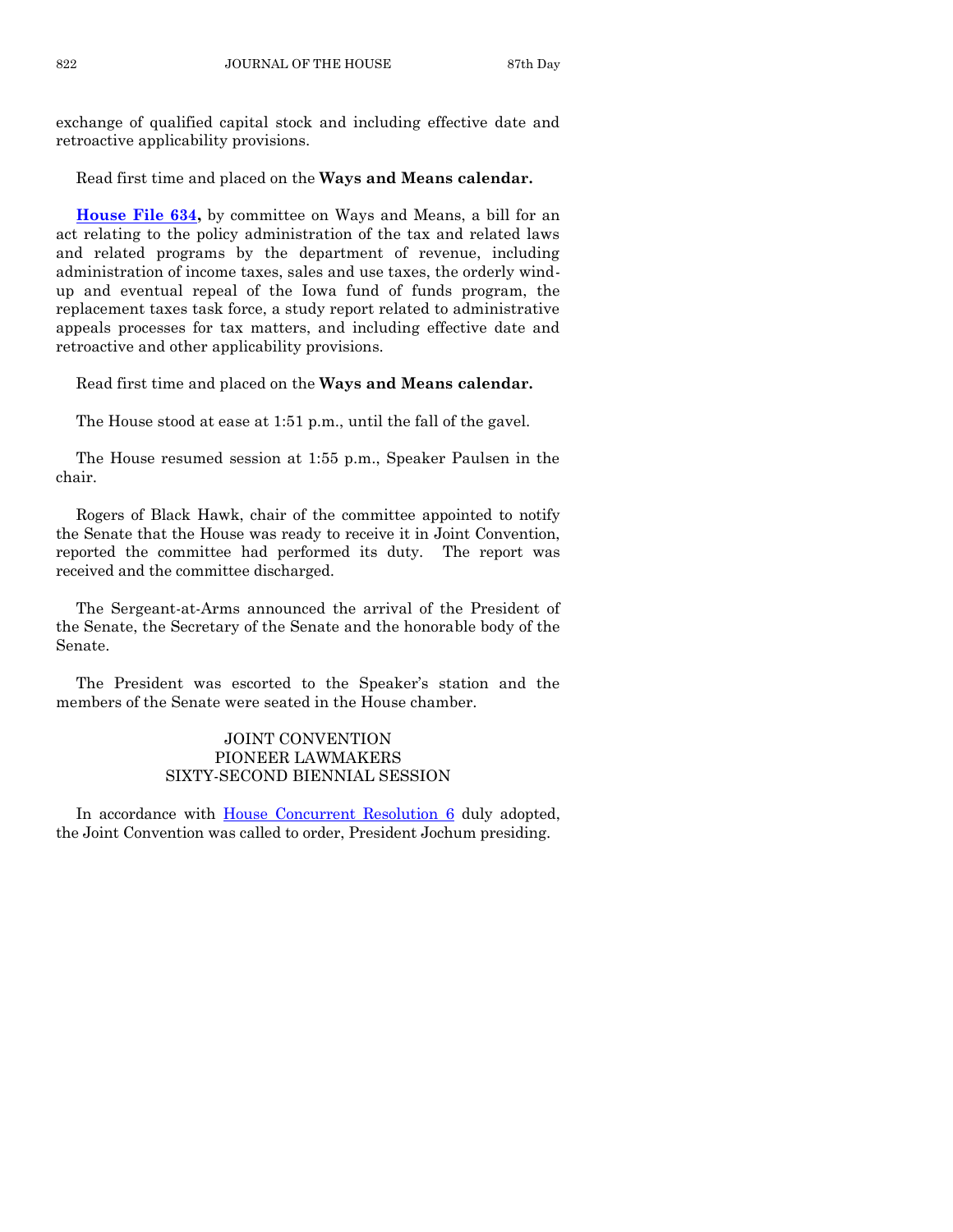President Jochum announced a quorum present and the Joint Convention duly organized.

Senator Gronstal of Pottawattamie moved that a committee of eight be appointed to escort the Pioneer Lawmakers into the House chamber.

The motion prevailed and the President appointed as such committee Senator Dvorsky of Johnson, Senator Courtney of Des Moines, Senator Boettger of Shelby and Senator Behn of Boone on the part of the Senate; and Representative Dolecheck of Ringgold, Representative L. Miller of Scott, Representative Anderson of Polk and Representative Ourth of Warren on the part of the House.

The House stood at ease at 2:05 p.m., until the fall of the gavel.

The House resumed session at 2:07 p.m., President Jochum presiding.

The Sergeant-at-Arms announced the arrival of the committee to escort the Pioneer Lawmakers.

The committee escorted the Pioneer Lawmakers into the House chamber.

President Jochum presented President Pro Tempore, Senator Steve Sodders, who welcomed the Pioneer Lawmakers on behalf of the Senate.

President Jochum presented Representative Kraig Paulsen, Speaker of the House, who welcomed the Pioneer Lawmakers on behalf of the House.

President Jochum presented the Honorable Jim Lykam, member of the House who responded to the welcome and announced the 1993 class of legislators who were eligible to become members of the Pioneer Lawmakers.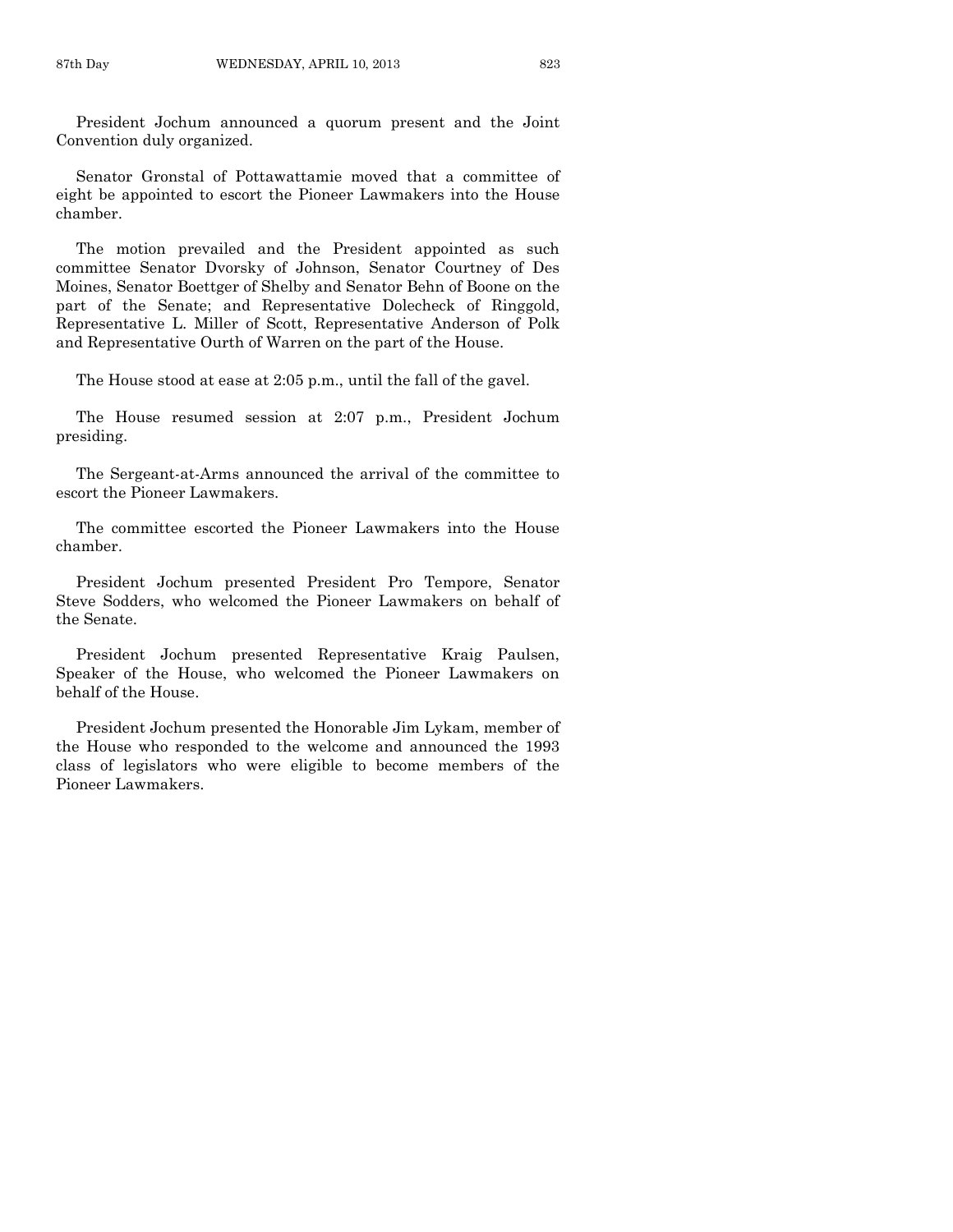#### PIONEER LAWMAKERS CLASS OF 1993

#### SENATE

Fink, Bill Giannetto, Randall J. Judge, Patty Maddox, O. Gene Vilsack, Tom

#### HOUSE OF REPRESENTATIVES

| Blodgett, Gary   | Boddicker, Dan       | Brunkhorst, Bob       |
|------------------|----------------------|-----------------------|
| Cataldo, Mike    | Churchill, Steven W. | Dinkla, Dwight L.     |
| Drake, Jack      | Ertl, Joseph L.      | Fallon, Ed            |
| Greig, John M.   | Greiner, Sandra H.   | Grundberg, Betty      |
| Henderson, Mark  | Houser, Hubert M.    | Jochum, Pam           |
| Klemme, Ralph F. | Kreiman, Keith A.    | Larkin, Richard L.    |
| Larson, Chuck    | Martin, Mona         | McCoy, Matt           |
| Meyer, James A.  | Moreland, Michael    | Mundie, Norman        |
| Nelson, Linda    | O'Brien, Michael J.  | Rants, Christopher C. |
| Weigel, Keith W. | Welter, Jerry J.     | Witt, William G.      |

Honorary members of the 2013 class were the following:

# HONORARY PIONEER LAWMAKERS

| Braun, Mary    | Ehrecke, Wes      | Henter, Jim  |
|----------------|-------------------|--------------|
| Johnson, Brian | Presnall, Sharon  | Romano, Joe  |
| Smith. Julie   | Smitherman, Sandy | Stork, Frank |
| Weiser, Scott  |                   |              |

Representative Lykam introduced Kathie Obradovich who addressed the Joint Convention as follows:

Thank you, Rep. Lykam, Mr. Speaker, Madame President and congratulations to the Pioneer lawmakers class of 1993.

You know, I always wondered what it would be like to stand in this spot and speak to all of you people. It's a little scary. After this, I may never sit over there on the west press bench during Condition of the State and make fun of the governor. (Actually, that's probably only half-true. I usually sit on the east side now.)

I'm not much of a historian and my memories of last week are fairly hazy, let alone 20 years ago. So I did some research to refresh my memory and found that the blockbuster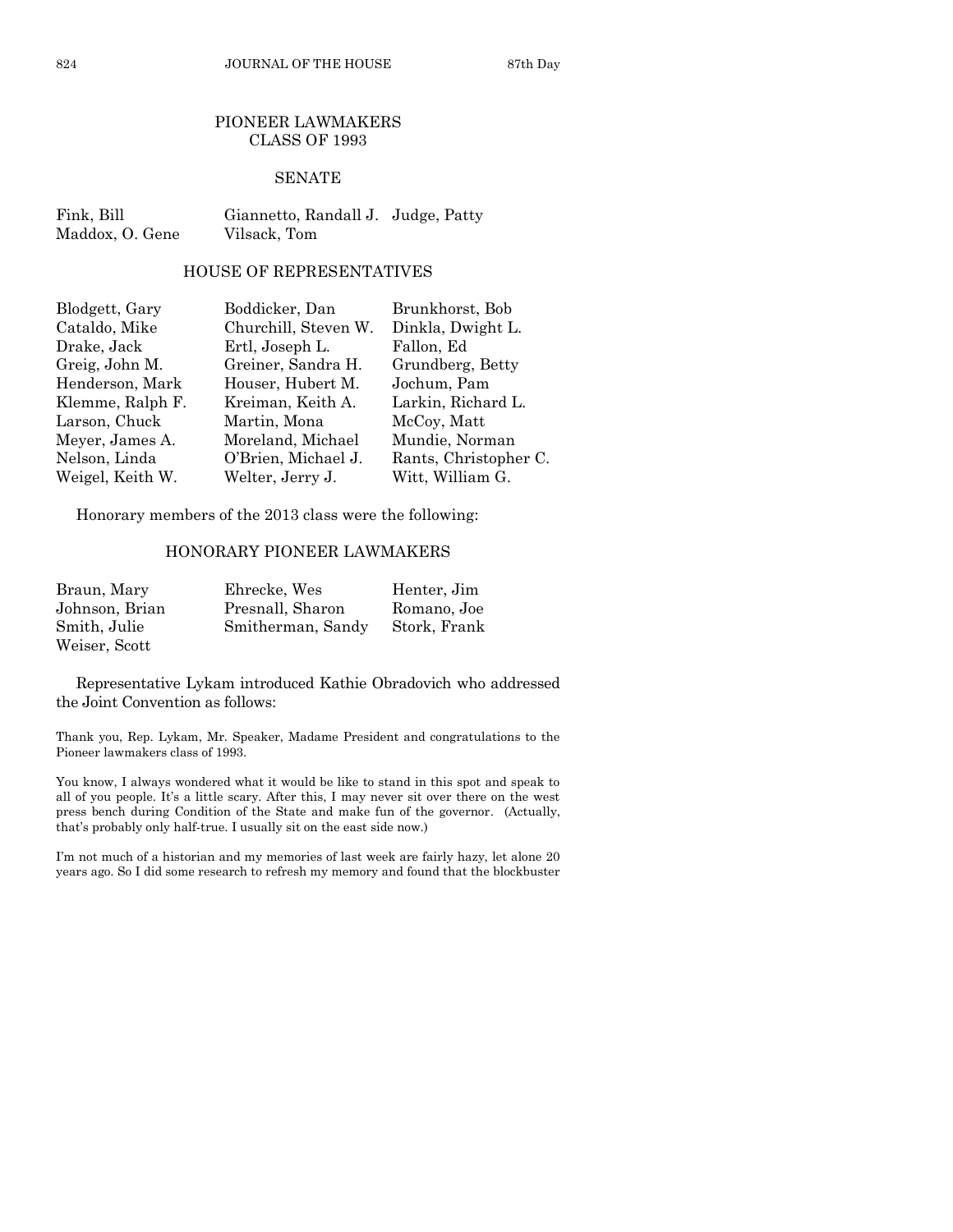movie in 1993 was "Jurassic Park." I thought I'd mention that in case we don't already feel like dinosaurs.

Like many of you, I also came to the Iowa Statehouse for my first session in 1993. Unlike you folks, though, I arrived a month late. The Lee Enterprises newspapers had decided to reconstitute their Des Moines Bureau, which had been dark for a few years. By the time they hired me for the job and I made it to Des Moines, it was February. So much for newspapers being a deadline business.

I was kind of worried about missing so much of the legislative session, so when I arrived I asked Mike Glover, that grizzled veteran from the Associated Press, what I had missed. Nothing, he said. They spent the whole first month arguing about allowable growth. That's great, I said. Meanwhile, I'm writing down on my to-do list: Find out what allowable growth is." Rep. Art Ollie explained it to me. He really boiled it down in layman's terms -- it only took about four hours to explain. It made sense at the time. It's not his fault that I still don't understand it.) That year I also learned the meaning of "non-germane" and "GAAP accounting." I found out that a Pioneer lawmaker didn't necessarily come to Des Moines in a covered wagon.

There is some good news for current legislators: Back in 1993, they eventually finished the allowable growth debate. I guess there's still hope for this year. A lot of other things about 1993 may seem familiar. Terry Branstad was governor. The Legislature was divided, with Republicans in control of the House, Democrats in control of the Senate. There was talk of a death penalty debate, but nothing came of it that year. There was a proposal to put spending limits in the constitution. One of the governor's priorities was cutting property taxes paid by businesses. Medicaid was a concern. The governor referred to the cost of health insurance for poor Iowans as the "Pac-Man of the state budget." One of the hottest political questions at the start of that year: Will Gov. Branstad run for re-election? Some things never change.

Some things were different. Lawmakers that year came into session about \$400 million in the hole, and much of their work revolved around getting back in the black. Probably the most memorable accomplishment that year was welfare reform – again, done with a divided Legislature. The Capitol building was under renovation, and it still needed a lot of work. Back then, the golden dome was mostly green, and the rest of the place was dingy and shabby. These days, there's plenty of green in the state treasury and the dome is gold again.

A little story about the regilding of the dome, replacing the gold leaf. In 1998 or 1999, I can't remember which year, the scaffolding went all the way to the spire on top of the dome. They had a media tour so reporters could climb up there and take pictures. I'm a little afraid of heights, but I climbed up there with Mark Moran, who used to work for WOI public radio. I didn't tell him, I kind of thinking I'd just go up as far as Mark did, and then get the heck back inside. But Mark didn't stop, so we ended up all the way at the top. And the view was spectacular. It was totally worth the climb. But when it came time to climb back down, I was a little nervous. I told Mark to go ahead and I'd follow him.

"You go ahead," he said. "The only reason I climbed all the way up here was because you did."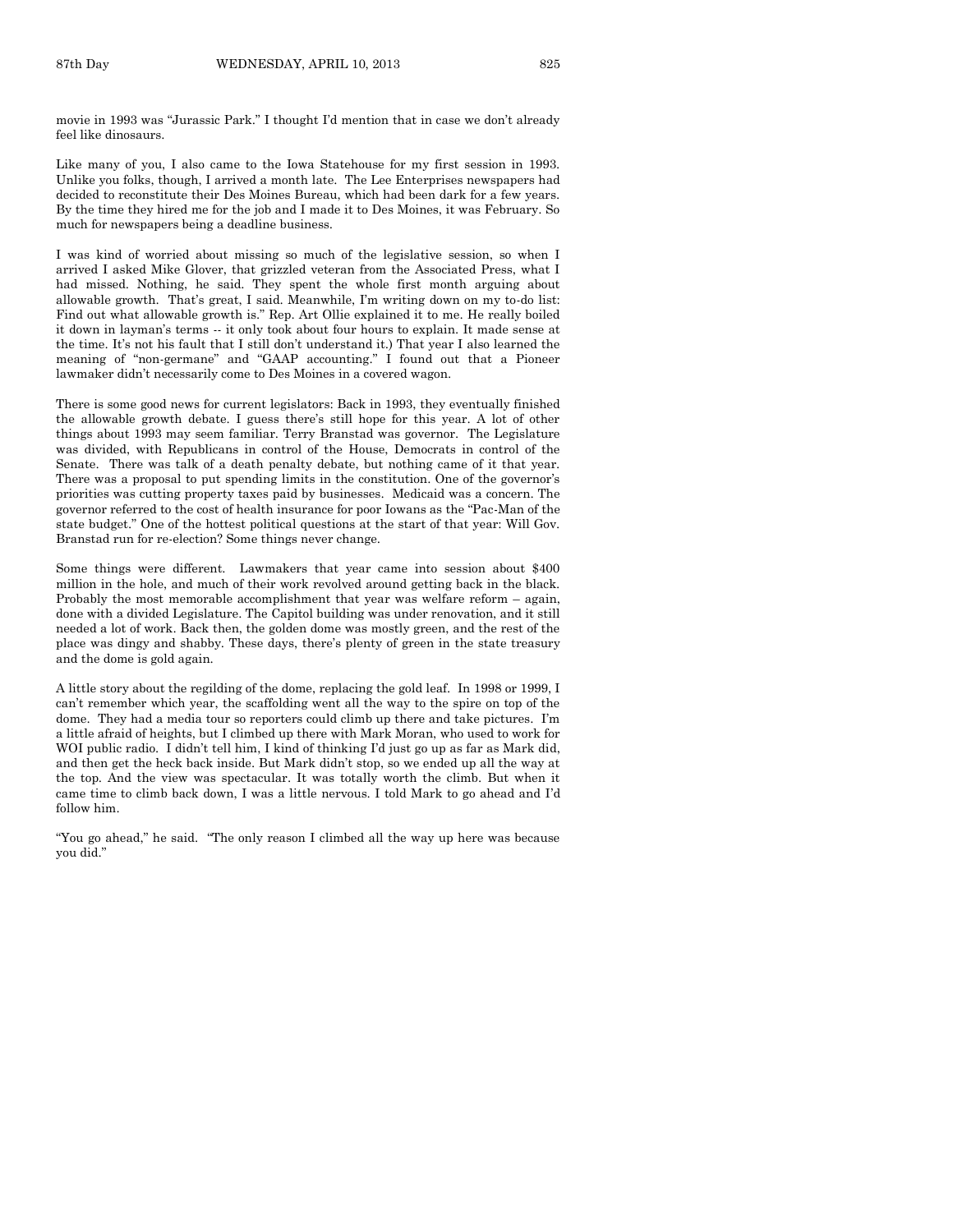Many other things have changed since 1993. Most of the people on press row have changed – although even after all of these years I still get mistaken for Kay Henderson from Radio Iowa. The House and Senate didn't get any bigger during the renovation, but there's room for a lot more people in here today. Iowans don't have to read the newspaper or listen to the radio or show up in person to find out what's going on the Legislature. Debate is carried live on the Internet. Iowans can read the bills online, follow the amendments and send legislators emails at their desks to comment on them. That's a change for the better. I hope legislators today will continue working to make it easier for Iowans to participate in their government.

Over the years, people often have asked me how I could stand to spend so much time with so many politicians. And I admit, there were times over the years when I wished I could be somewhere else. Like during debates on allowable growth. There are only so many times one can listen to a legislator say, "I'll be brief," and then demonstrate that he or she didn't know the meaning of the word. I always liked those accidental speeches that started, "I didn't mean to speak on this bill."

But when people have asked me about it, I usually told them I loved being at the Statehouse, mostly because of the people. To be sure, there have been a lot of characters. I remember one representative who used to sit right over there by the press bench. He was a casual sort of fellow and liked to take his shoes off during debate. I remember another gentleman who was just too honest for his own good. I was sitting here one day next to a reporter for an eastern Iowa paper when one of her local legislators came up to deliver his press release that he was running for re-election. She got out her notebook and started to interview him on the spot: "What's your biggest accomplishment?" He said, "Well, I haven't done much yet." He wasn't re-elected.

For the most part, though, I've found the vast majority of legislators, staff and yes, dear, even the lobbyists are brighter than average, ambitious, hard-working and motivated by an interest in helping people. Who wouldn't want to spend time with people like that?

One of my predecessors at the Register, Jim Flansberg, put it this way back in 1993:

**"**If you put all 150 Iowa legislators into a blender, the amalgamation that came out would startle you. It would be a person a lot better educated, a lot smarter and more savvy than the average citizen, a person capable of succeeding in virtually any endeavor, but one who's decided to do something about or to or for government."

I think if I had a blender that big, I'd rather make a giant margarita. But to each his own.

In that same column, Flansberg had this to say:

"A Legislature's duty is impossible. It can't achieve the ideal. It convenes in optimism and adjourns in pessimism. That's because its principal job is to accommodate the competing and conflicting interests that it represents.

"If a Legislature does the best possible job, finds a compromise between those competing interests, most members will still find themselves denounced for compromising. We've made a bad word out of the very thing that lawmakers are hired to do."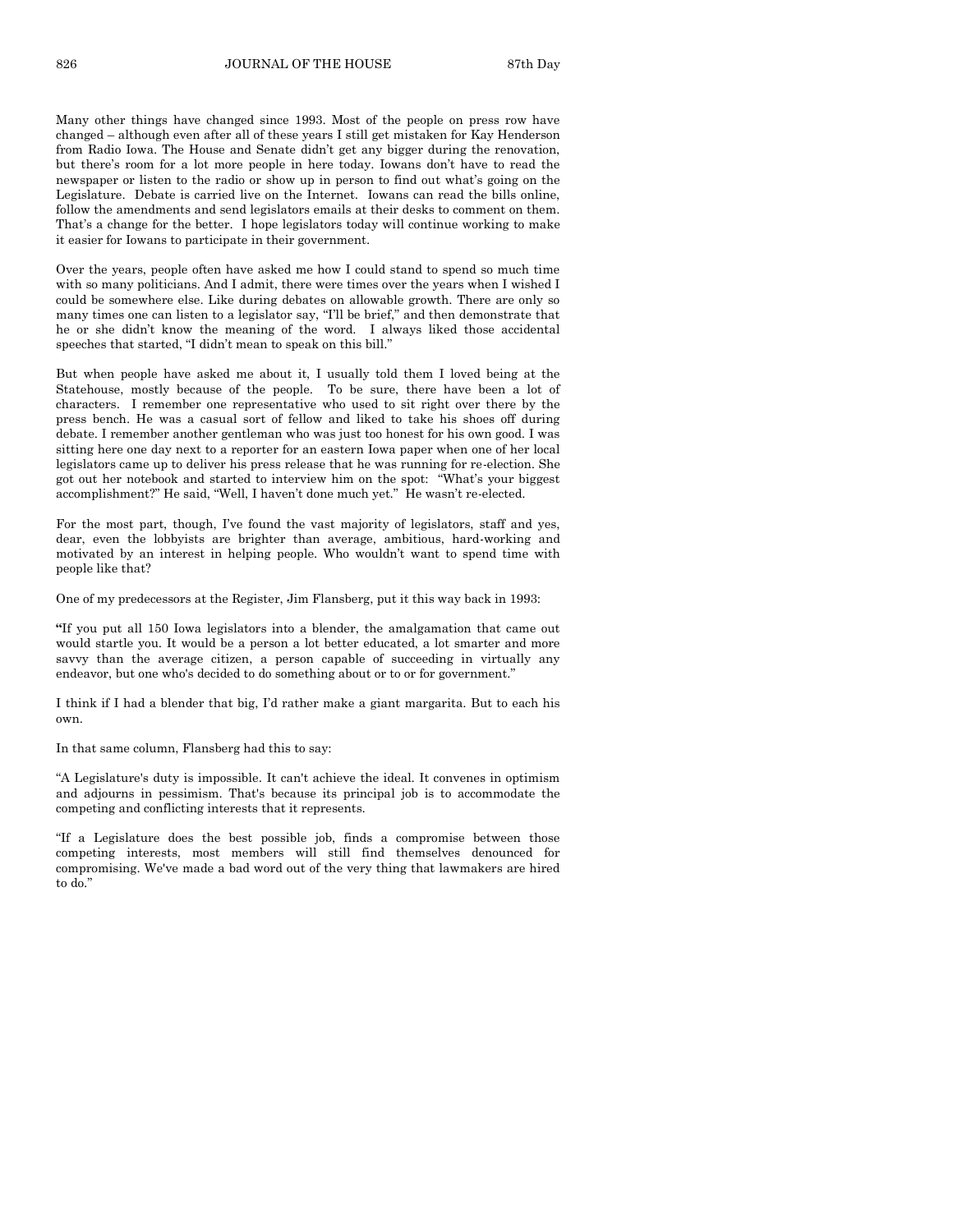That was 20 years ago, folks, and I'd submit the problem is far worse today. People tend to get caught up in their differences and forget about the many things they have in common. But as I think back over two decades of legislators, the things that stand out in my memory have nothing to do with whether they were a D or an R. Maybe this isn't true for you, but I'm far more likely to remember kindness, a passion for fairness, the ability to admit mistakes and a really wicked sense of humor.

Ultimately, the people who really make a difference in this beautiful building are the ones who understand how to bring people together. Accomplishing great things in the Legislature is kind of like climbing up the outside of the Capitol dome. We will go far higher together than we'd ever dare to go alone.

Thank you and congratulations to the class of 1993.

On motion by Upmeyer of Cerro Gordo, the Joint Convention was dissolved at 2:33 p.m.

#### EXPLANATIONS OF VOTE

On April 10, 2013, I was necessarily absent during voting in the House chamber. Had I been present, I would have voted as follows:

[House File 538](http://coolice.legis.state.ia.us/Cool-ICE/default.asp?Category=billinfo&Service=Billbook&frame=1&GA=85&hbill=HF538) – "aye" [House File 617](http://coolice.legis.state.ia.us/Cool-ICE/default.asp?Category=billinfo&Service=Billbook&frame=1&GA=85&hbill=HF617) – "aye"

#### DRAKE of Cass

On April 10, 2013, I was necessarily absent during voting in the House chamber. Had I been present, I would have voted as follows:

Amendment  $H-1250$  $H-1250$  [\(H.F. 557\)](http://coolice.legis.state.ia.us/Cool-ICE/default.asp?Category=billinfo&Service=Billbook&frame=1&GA=85&hbill=HF557) – "aye" [House File 538](http://coolice.legis.state.ia.us/Cool-ICE/default.asp?Category=billinfo&Service=Billbook&frame=1&GA=85&hbill=HF538) – "aye" [House File 617](http://coolice.legis.state.ia.us/Cool-ICE/default.asp?Category=billinfo&Service=Billbook&frame=1&GA=85&hbill=HF617) – "aye" [Senate File 384](http://coolice.legis.state.ia.us/Cool-ICE/default.asp?Category=billinfo&Service=Billbook&frame=1&GA=85&hbill=SF384) – "aye"

#### LYKAM of Scott

On April 10, 2013, I was necessarily absent during voting in the House chamber. Had I been present, I would have voted as follows:

[House File 538](http://coolice.legis.state.ia.us/Cool-ICE/default.asp?Category=billinfo&Service=Billbook&frame=1&GA=85&hbill=HF538) – "aye" [House File 617](http://coolice.legis.state.ia.us/Cool-ICE/default.asp?Category=billinfo&Service=Billbook&frame=1&GA=85&hbill=HF617) – "aye"

#### MCCARTHY of Polk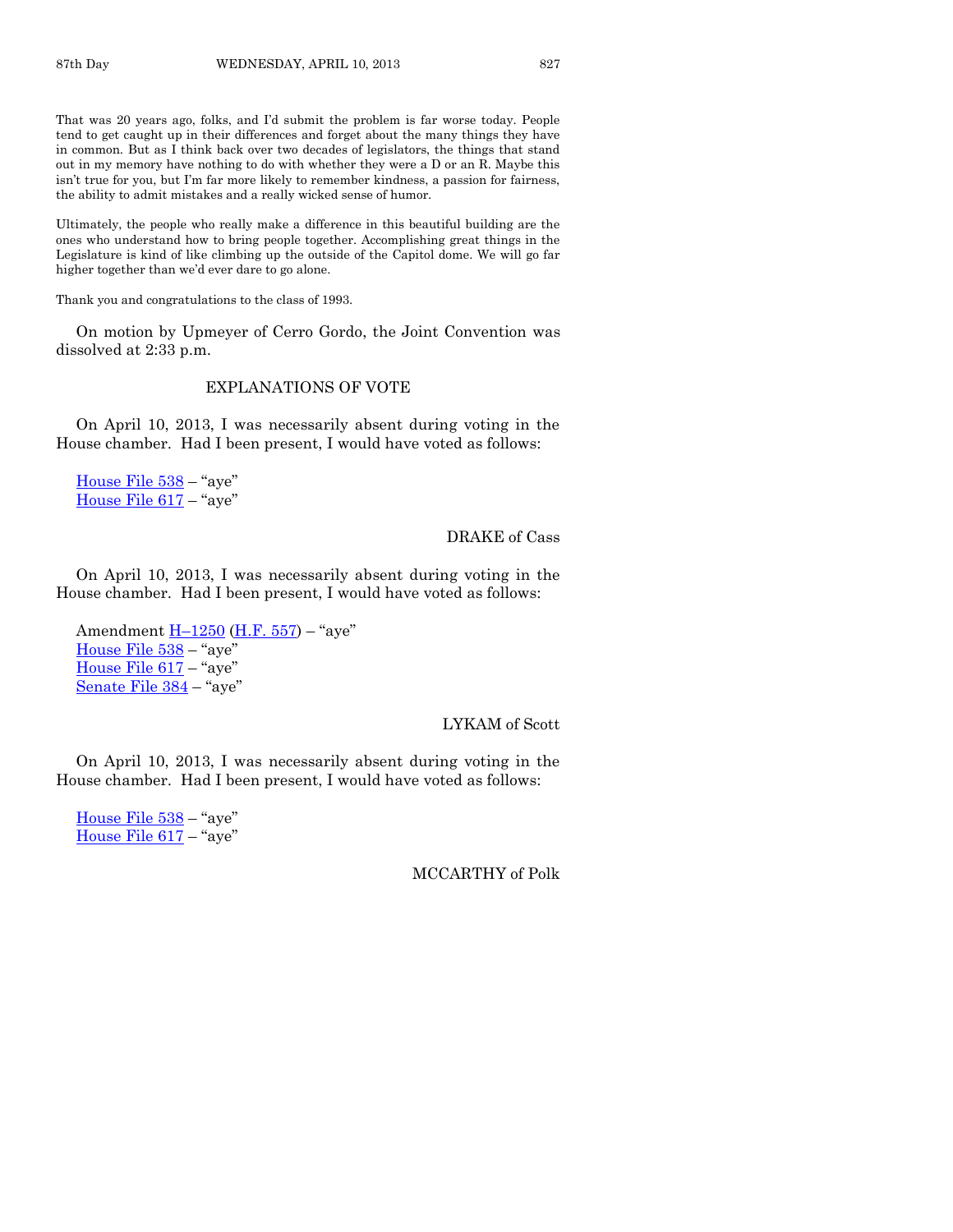# BILLS SIGNED BY THE GOVERNOR

A communication was received from the Governor announcing that on April 10, 2013, he approved and transmitted to the Secretary of State the following bills:

[House File 397,](http://coolice.legis.state.ia.us/Cool-ICE/default.asp?Category=billinfo&Service=Billbook&frame=1&GA=85&hbill=HF397) an Act relating to the administration of duties and programs by the Economic Development Authority.

[House File 488,](http://coolice.legis.state.ia.us/Cool-ICE/default.asp?Category=billinfo&Service=Billbook&frame=1&GA=85&hbill=HF488) an Act concerning the Alcoholic Beverages Division of the Department of Commerce and Alcoholic Beverage Control, and making penalties applicable.

[House File 544,](http://coolice.legis.state.ia.us/Cool-ICE/default.asp?Category=billinfo&Service=Billbook&frame=1&GA=85&hbill=HF544) an Act relating to the Iowa Veterans Home and providing for the consideration of contributing to support as repayment receipts.

# AMENDMENT FILED

H-[1284](http://coolice.legis.state.ia.us/Cool-ICE/default.asp?Category=billinfo&Service=Billbook&frame=1&GA=85&hbill=H1284) [S.F.](http://coolice.legis.state.ia.us/Cool-ICE/default.asp?Category=billinfo&Service=Billbook&frame=1&GA=85&hbill=SF406) 406 M. Smith of Marshall

On motion by Upmeyer of Cerro Gordo, the House adjourned at 2:49 p.m., until 8:30 a.m., Thursday, April 11, 2013.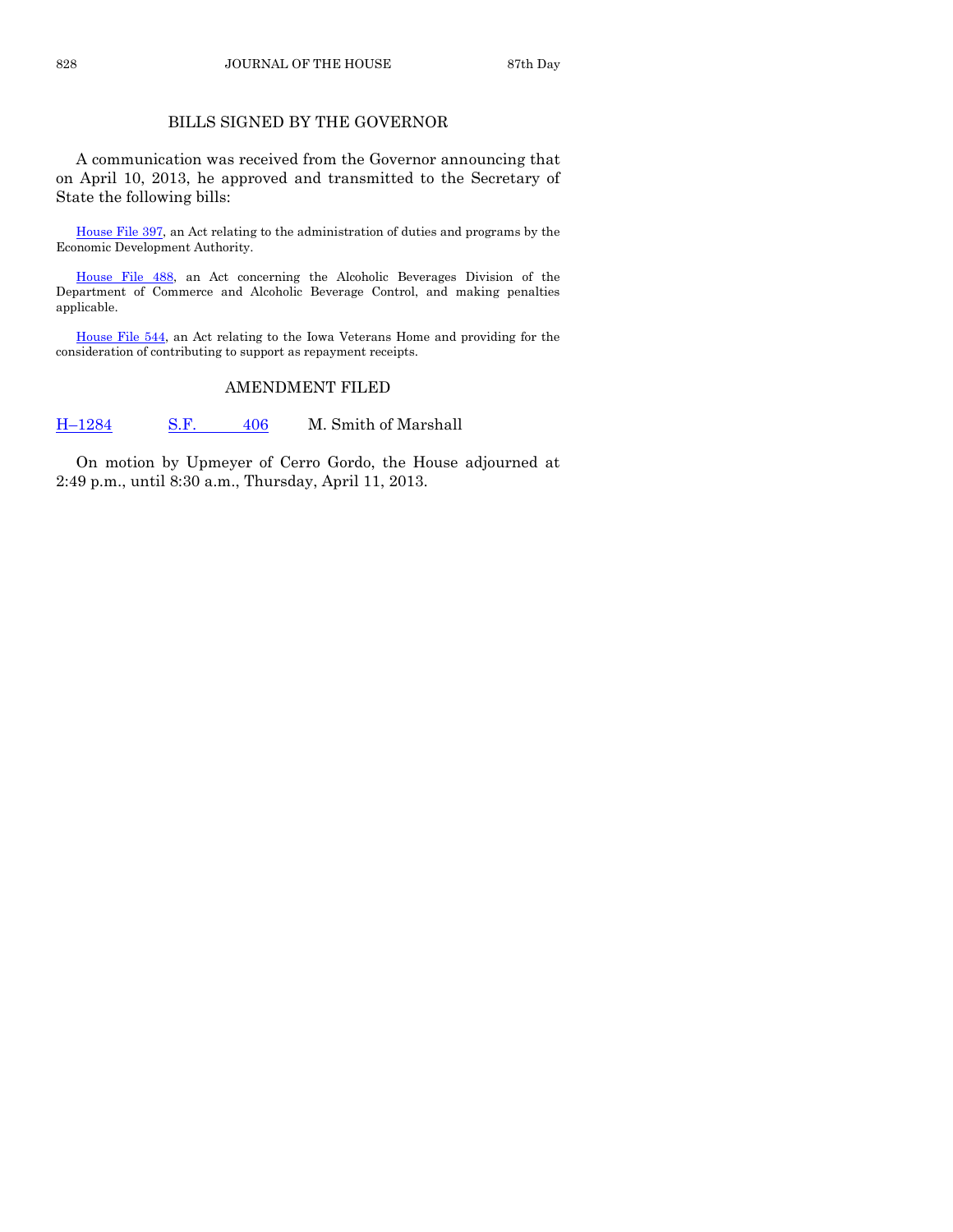# **JOINT MEMORIAL SERVICE** EIGHTY-FIFTH GENERAL ASSEMBLY SENATE CHAMBER WEDNESDAY, APRIL 10, 2013

#### **PROGRAM**

Senate President Pam Jochum, Presiding

Prelude ........................................................................Ombudsman Ruth Cooperrider

"It Is Well With My Soul" ................................................................... Memorial Choir

Invocation................................................................................... Senator Pam Jochum

#### **MEMORIALS**

Readers: Senator Daryl Beall, Representative Tom Sands, Senator Steve Sodders, Representative Ruth Ann Gaines, Senator Dick Dearden

| Hon. Maurice Baringer (H) | Hon. Diane Brandt (H)    | Hon. Barry Brauns (H)      |
|---------------------------|--------------------------|----------------------------|
| Hon. John Brown (S/H)     | Hon. Clarence Carney (S) | Hon. Dorothy Carpenter (H) |
| Hon. Don Gettings (S/H)   | Hon. John Jensen (S)     | Hon. Charles Korn (H)      |

"I Then Shall Live".............................................................................. Memorial Choir

#### **MEMORIALS**

Readers: Representative Josh Byrnes, Representative Todd Taylor, Representative Dawn Pettengill, Representative Dean Fisher

| Hon. Kenneth Logemann (H) Hon. Leo Miller (H) |                         | Hon. Carl Nielsen (H)    |
|-----------------------------------------------|-------------------------|--------------------------|
| Hon. Doris Peick (H)                          | Hon. Robert Rigler (S)  | Hon. Tom Riley (S/H)     |
| Hon. Norman Roorda (H)                        | Hon. John Soorholtz (S) | Hon. James Spradling (H) |

#### **MEMORIALS**

Readers: Representative Dave Heaton, Senator David Johnson, Representative Greg Forristall, Senator Dick Dearden

| Hon. Patricia Thompson-Woodworth (H)               |  | Hon. Philip Eugene Tyrrell (H) |
|----------------------------------------------------|--|--------------------------------|
| Hon. Harlan Van Gerpen (H) Hon. Pat Ward (S)       |  | Hon. Jewell O. Waugh (H)       |
| Hon. Dr. Roger F. Wendt (H) Hon. James Wengert (H) |  |                                |

Responsorial Reading ............................................................Led by Senator Jochum

"Battle Hymn of the Republic"............................................................ Memorial Choir

\* Senate – (S) and House – (H)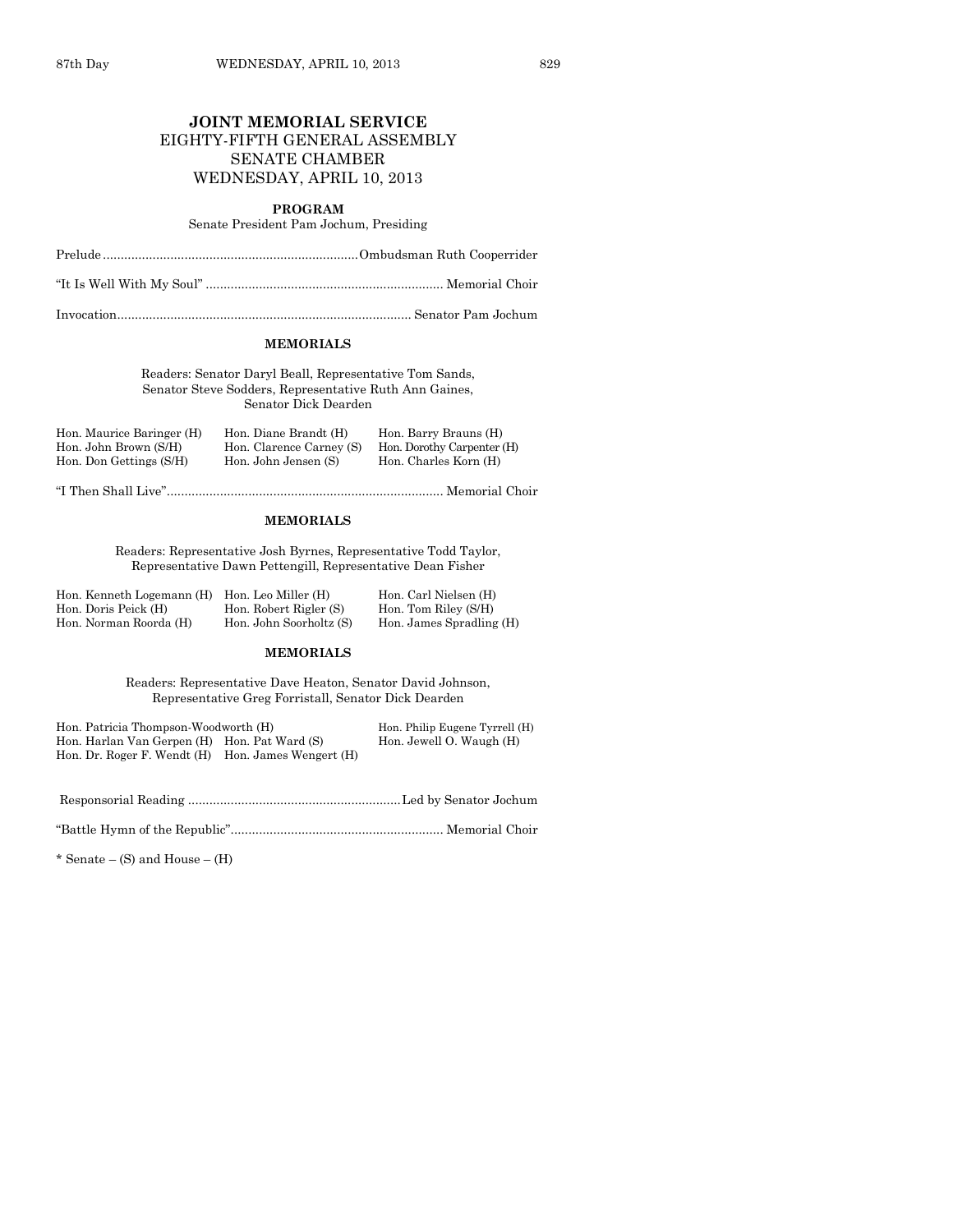#### **IN MEMORIAM**

#### **SERVED IN THE SENATE**

**Honorable Clarence Carney** (Woodbury) 68th and 69th General Assemblies. (1979-1982) **Honorable John Jensen** (Bremer) 68th, 69th, 70th, 71st, 72nd, 73rd, 74th, 75th, 76th, 77th, 78th and 79th General Assemblies. (1979-2002)

Honorable Robert Rigler (Chickasaw) 56<sup>th</sup>, 57<sup>th</sup>, 58<sup>th</sup>, 59<sup>th</sup>, 60<sup>th</sup>, 61<sup>st</sup>, 62<sup>nd</sup> and 63<sup>rd</sup> General Assemblies. (1955-1970)

Honorable John Soorholtz (Marshall) 70<sup>th</sup>, 71<sup>st</sup>, 72<sup>nd</sup>, 73<sup>rd</sup> and 74<sup>th</sup> General Assemblies. (1983-1992)

**Honorable Petricia (Pat) Ward** (Polk)  $80^{th}$  – 2<sup>nd</sup> year,  $81^{st}$ ,  $82^{nd}$ ,  $83^{rd}$  and  $84^{th}$  General Assemblies. (2004-2012)

#### **SERVED IN THE SENATE AND THE HOUSE OF REPRESENTATIVES**

**Honorable John Brown** (Palo Alto) House:  $58<sup>th</sup>$  General Assembly. (1959-1960); Senate: 59th and 60th General Assemblies. (1961-1964)

**Honorable Donald Gettings** (Wapello) House: 67th, 68th and 69th General Assemblies. (1977-1982) Senate: 70th, 71st, 72nd, 73rd, 74th, 75th, 76th and 77th General Assemblies. (1983-1998)

**Honorable Tom Riley** (Linn) House: 59<sup>th</sup> and 60<sup>th</sup> General Assemblies. (1961-1964); Senate: 61st, 62nd, 64th and 65th General Assemblies. (1965-1968 and 1971-1974)

#### **SERVED IN THE HOUSE OF REPRESENTATIVES**

**Honorable Maurice Baringer** (Fayette) 59<sup>th</sup>, 60<sup>th</sup>, 61<sup>st</sup> and 62<sup>nd</sup> General Assemblies. (1961-1968)

**Honorable Diane Brandt** (Black Hawk) 66th, 67th, 68th and 69th General Assemblies. (1975-1982)

Honorable Barry Brauns (Muscatine) 75<sup>th</sup>, 76<sup>th</sup>, 77<sup>th</sup>, 78<sup>th</sup> and 79<sup>th</sup> General Assemblies. (1993-2002)

**Honorable Dorothy Carpenter** (Polk) 69<sup>th</sup>, 70<sup>th</sup>, 71<sup>st</sup>, 72<sup>nd</sup>, 73<sup>rd</sup>, 74<sup>th</sup> and 75<sup>th</sup> General Assemblies. (1981-1994)

**Honorable Charles Korn** (Harrison) 61st General Assembly. (1965-1966)

**Honorable Kenneth Logemann** (Worth) 63rd and 64th General Assemblies. (1969-1972) **Honorable Leo Miller** (Woodbury) 70th General Assembly. (1983-1984)

**Honorable Carl Nielsen** (Polk) 65th, 66th and 67th General Assemblies. (1973-1978)

**Honorable Doris Peick** (Linn) 70th and 71st General Assemblies. (1983-1986)

**Honorable Norman Roorda** (Jasper) 62nd, 63rd, 64th and 65th General Assemblies. (1967-1974)

**Honorable James Spradling** (Sioux) 66th General Assembly. (1975-1976)

**Honorable Patricia Thompson-Woodworth** (Polk) 67th and 68th General Assemblies. (1977-1980)

Honorable Phillip Eugene Tyrrell (Iowa) 68th, 69th, 72nd, 73rd, 74th, 75th, 76th, 77th, 78th and 79th General Assemblies. (1979-1982 and 1987-2002)

**Honorable Harlan Van Gerpen** (Black Hawk) 70th General Assembly. (1983-1984)

**Honorable Jewell O. Waugh** (Monona) 62nd, 63rd and 64th General Assemblies. (1967-1972) **Honorable Dr. Roger F. Wendt** (Woodbury) 80<sup>th</sup>, 81<sup>st</sup>, 82<sup>nd</sup> and 83<sup>rd</sup> General Assemblies. (2003-2010)

**Honorable James Wengert** (Woodbury) 61st General Assembly. (1965-1966)